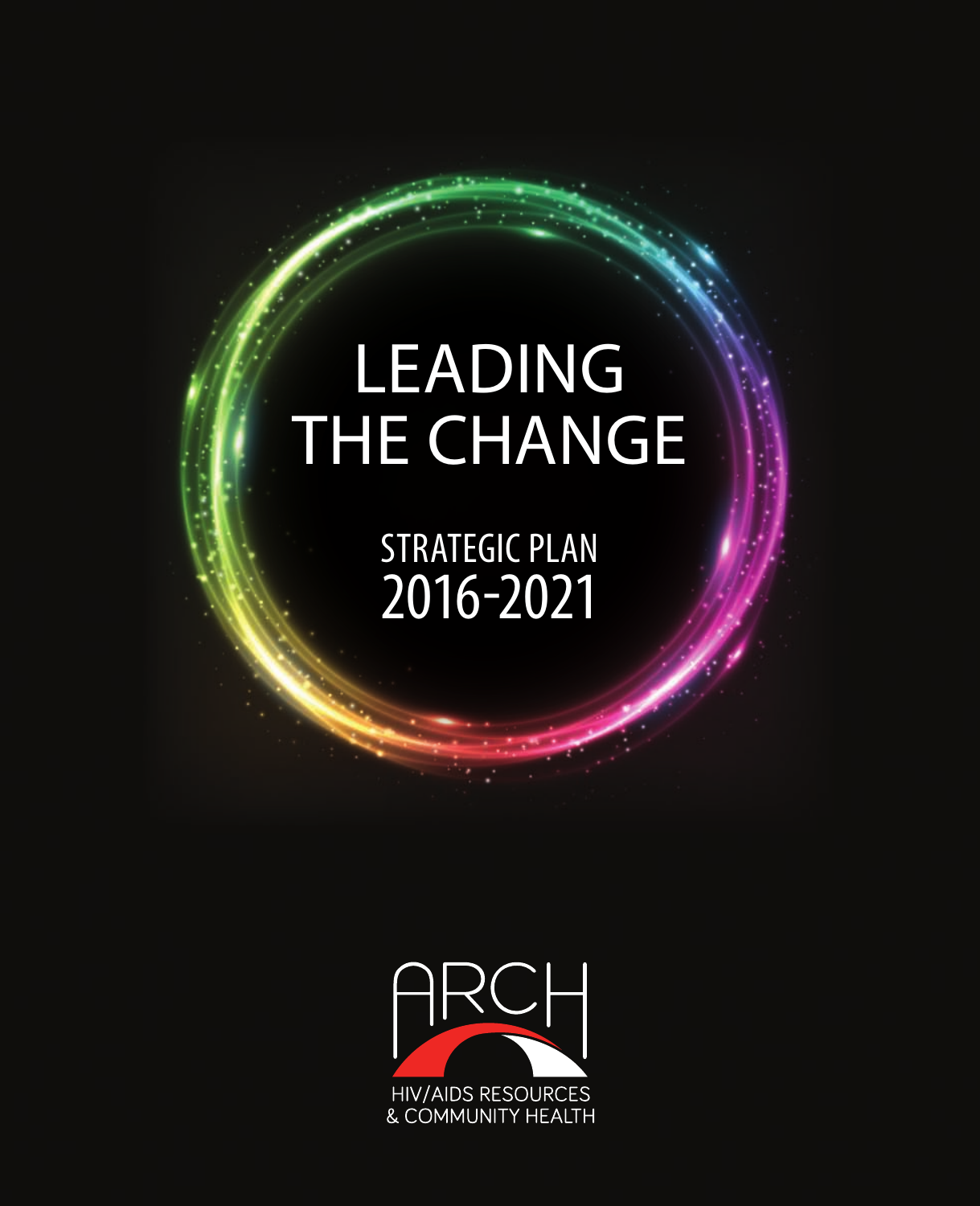**Never doubt that a small group of thoughtful, committed citizens can change the world. Indeed it is the only thing that has.**

**"**

**— Margaret Mead**

Over the last 26 years, ARCH has been a leader in responding to HIV/AIDS in our community.

In Ontario, 32,547 people were diagnosed with HIV between 1985 to 2011.

Today this number continues to grow. It is estimated that 33% of people who have HIV in Ontario are not aware of their status. Although transmission rates of HIV in Ontario have stabilized or decreased, there are still too many people being newly infected with HIV each year.

I believe that ARCH's new strategic directions will move us closer to stopping HIV stigma and assisting in achieving the UNAIDS goal of 90-90-90. By 2020, 90% of all people living with HIV will know their HIV status. By 2020, 90% of all people diagnosed with HIV infection will receive sustained antiretroviral therapy. By 2020, 90% of all people receiving antiretroviral therapy will have viral suppression.



*Tom Hammond Executive Director*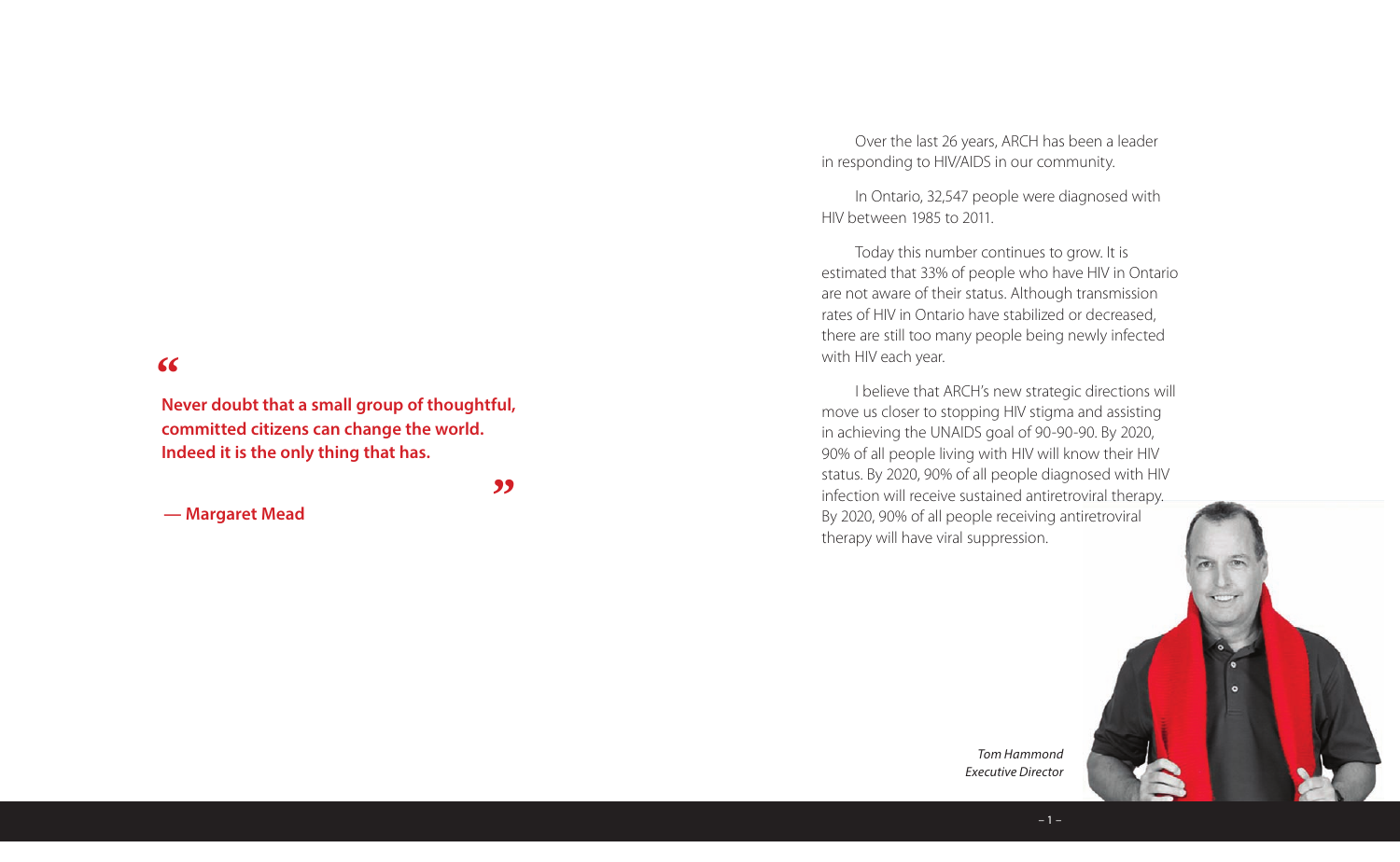*Our Vision and Mission statements serve as our compass for this strategic plan.*

*This compass combined with an understanding of the expanding needs of our clients, organizational resources and desire to lead the change in our community has informed our strategic directions.*



### MISSION

We provide anti-oppressive, sex positive, inclusive care, treatment and prevention services in the area of HIV/AIDS and other sexually transmitted blood-borne infections through innovative health promotion strategies and community engagement.

## VISION

We dream of a time and place where everyone is free to live healthy and stigma free vital lives.

# GUIDING PRINCIPLES

What we value and how we work:

- Inclusive
- Respectful
- Caring
- Accepting
- Client-based
- Passionate and committed
- Accountable
- Accessible
- Sex-positive
- Client-centered
- Evidence-based
- Anti-oppressive
- Harm reduction-based
- Asset-based
- Greater and more meaning full involvement of people who live with HIV/AIDS
- Self-determination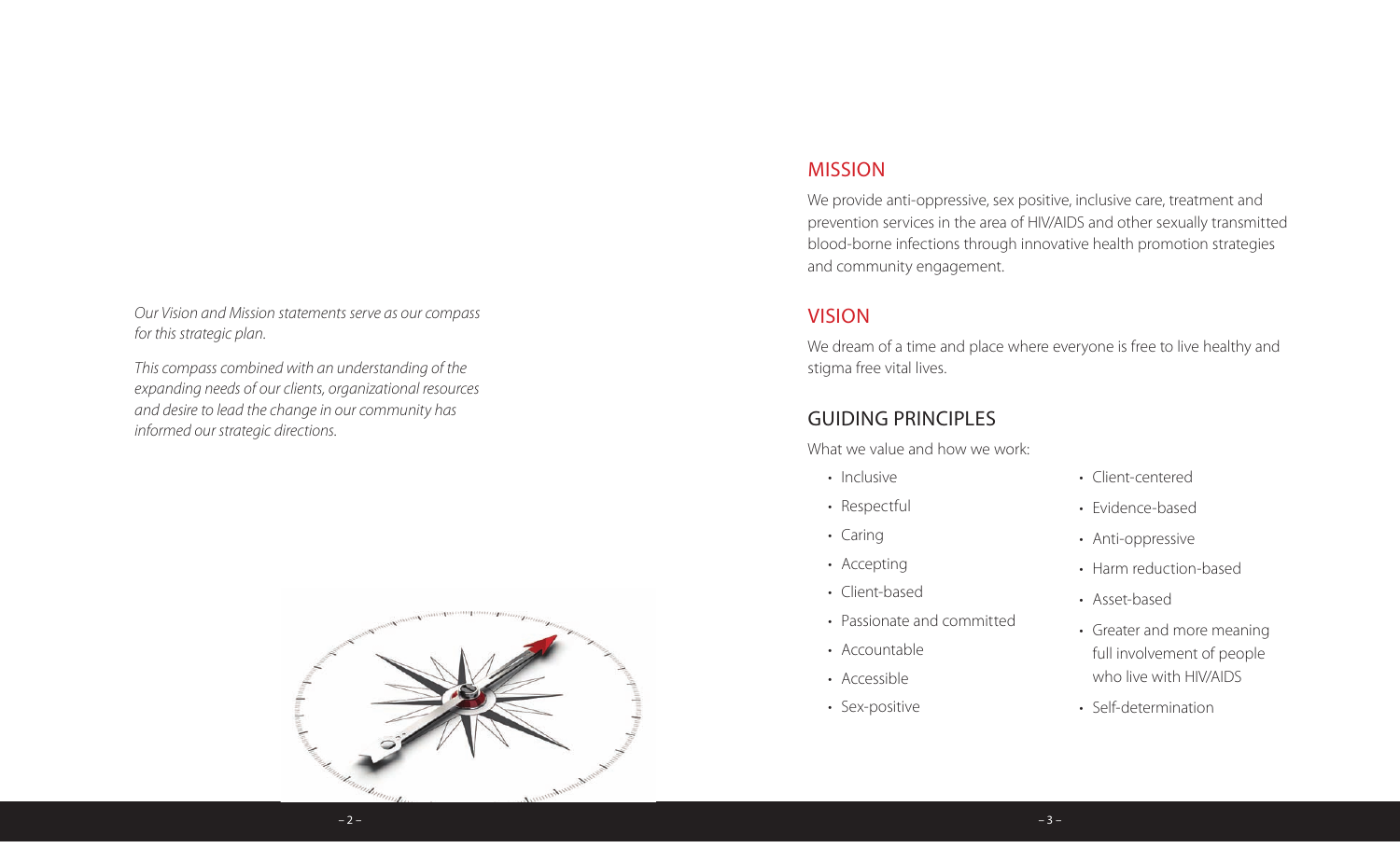## 1. INVOLVE THE COMMUNITY

Strengthen and expand collaborations and communication to diverse communities and stakeholders. Engage in dialogue related to community needs and celebrate successes.

The development of community partnerships and collaboration with organizations, individuals and priority groups are used to engage the communities most affected by health and social factors which contribute to HIV and other blood borne infections.

Community involvement is fundamental to understanding priority populations, building consensus on priorities, and sharing resources in an effort to deliver successful interventions, reduce disparities and improve community health.

Involving community raises awareness, gets buy-in and ensures meaningful participation and collaboration from individuals, sub-groups and organizations. It empowers people of the community to become active participants in their health by generating ideas, identifying their needs and being involved in decision-making, planning and evaluation.

Community involvement and community support challenges norms that create barriers to health and well-being and is a proven approach to addressing health issues including HIV prevention and treatment.

**"**

**The team is approachable and helps make all questions easy to ask with lots of support.**

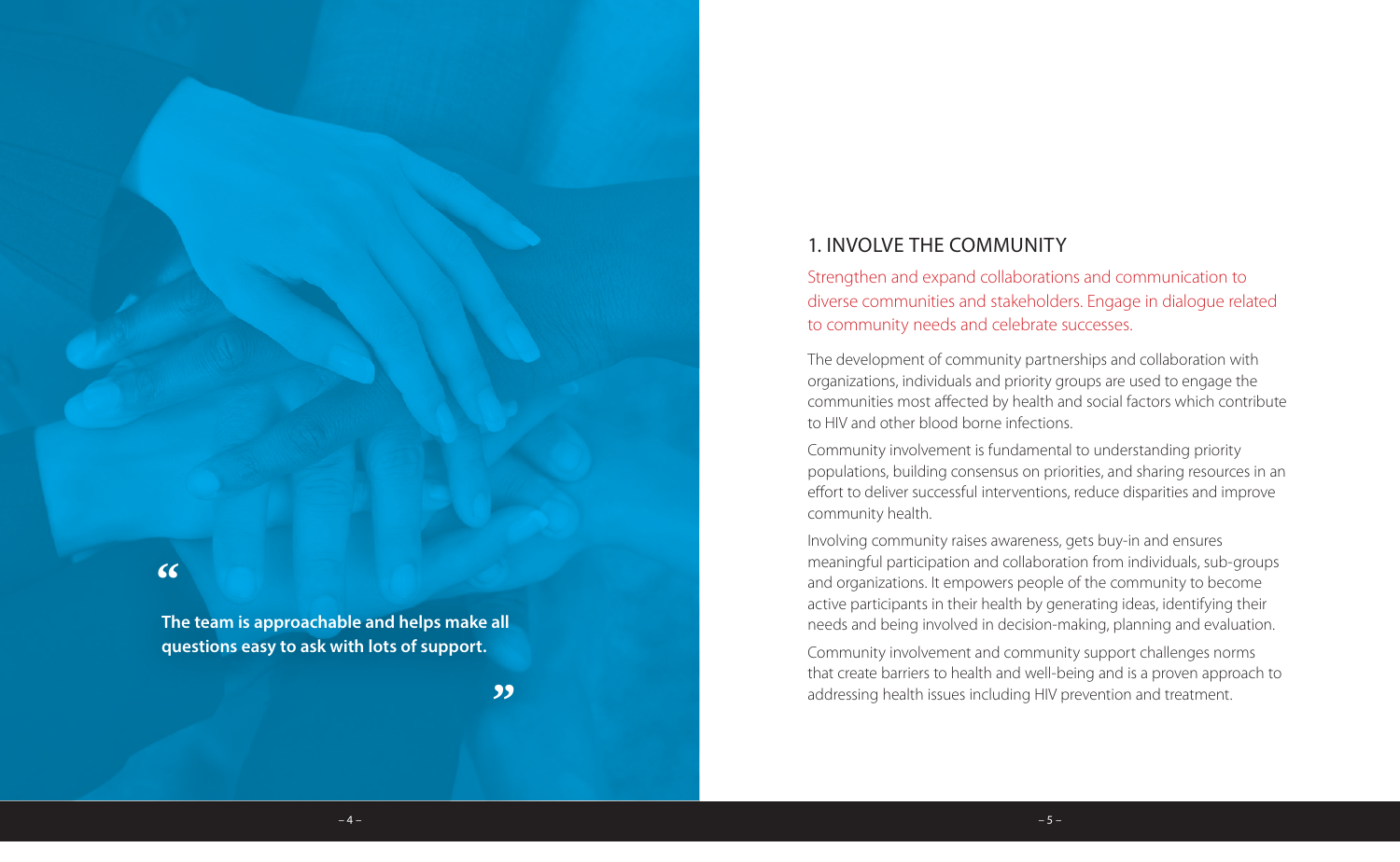**Counselling after first diagnosis was extremely valuable. I was very distressed at the time and (the) staff was compassionate and informative, which greatly helped reduce stress.**

**"**

# 2. MODEL EXCELLENCE

Deliver evidence-based, culturally specific, efficient and effective programs. Provide an organizational culture that promotes self-care, resiliency and quality care.

In modelling excellence, ARCH will provide an organizational culture that empowers staff to thrive and offer optimal client-focused programming. A healthy organizational culture determines the success of an agency by providing staff a sense of principles, beliefs, vision and direction to achieve a common goal. Providing staff with education, resources and a safe work environment ensures their success in providing evidence-based programming to their clients.

ARCH continues to be committed to providing programming that combines the expertise of staff and available resources while considering the characteristics, needs, values and preferences of ARCH participants. In addition, ARCH continues to model excellence by being accountable through evaluation to ensure programs are efficient and effective.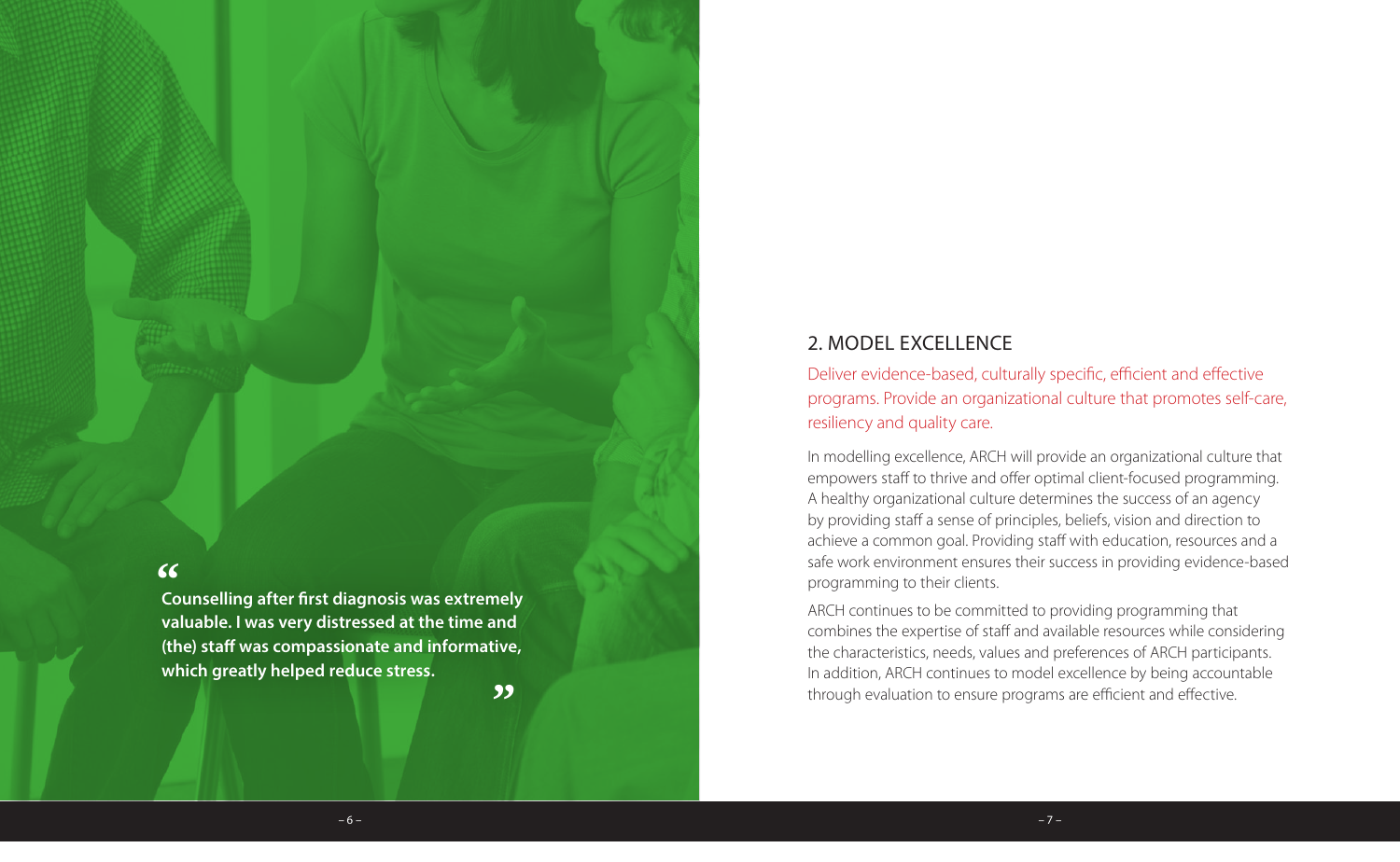**Overall my understanding on HIV has increased so dramatically that I only have ARCH to thank.**

#### **"**

## 3. STOP STIGMA

## Eradicate stigma associated with HIV. Address factors which lead to HIV stigma and other barriers around HIV testing and disclosure.

HIV-related stigma and HIV disclosure can have a range of negative effects on the care, treatment and support of people living with HIV. The impact of stigma experienced by PHAs creates social and psychological barriers to testing and disclosure such as fear of rejection and can lead to guilt, shame and isolation.

Disclosure is one experience that people living with HIV may be challenged by, the process is complex as well the experiences and outcomes can be unpredictable and difficult to handle. ARCH acknowledges that disclosure is important for the person living with HIV and is committed to ensuring that the agency will be trained in various methods of assisting individuals in disclosing their status.

In addition, ARCH will continue to challenge fear and lack of knowledge with increased education, awareness and support within the community, peers and local healthcare providers.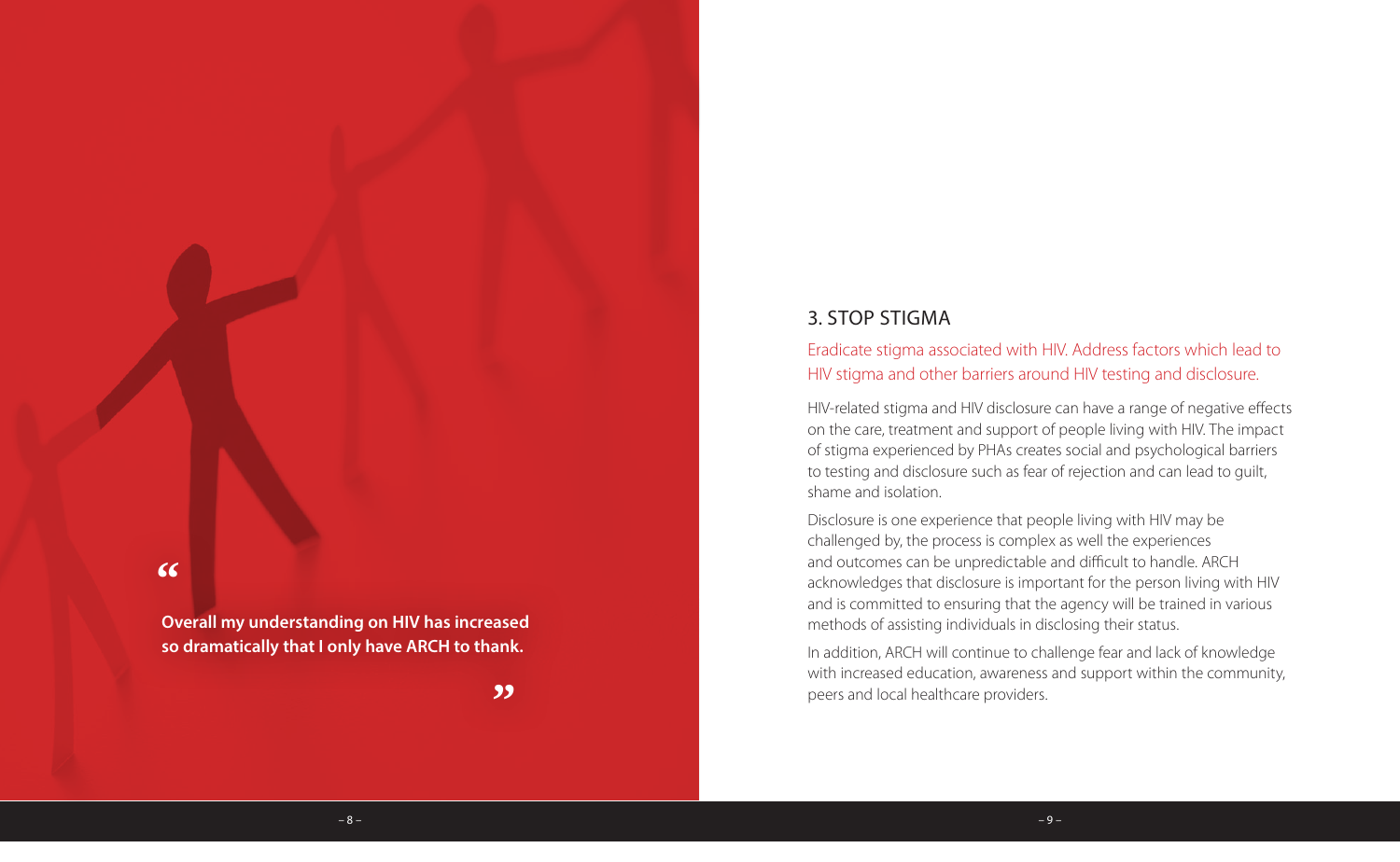**The support and information provided by staff makes it much easier to live a healthier lifestyle.**

## **"**

## 4. LEADING THE CHANGE

Through leadership broaden services to foster holistic health care and prevent new HIV, STBBIs and Hepatitis C infections.

In leading the change in our community, ARCH will improve health and well-being of populations most affected by HIV/AIDS through the use of an integrative approach to HIV, STBBIs and Hepatitis C prevention, testing, treatment, care and support as they relate to these priority populations.

ARCH commits to focusing on the physical, mental, sexual and emotional health of populations who are most at-risk while working to prevent new infections and ensuring that clients are engaged in care. ARCH recognizes the importance of incorporating key provincial initiatives when shaping our treatment care and prevention response.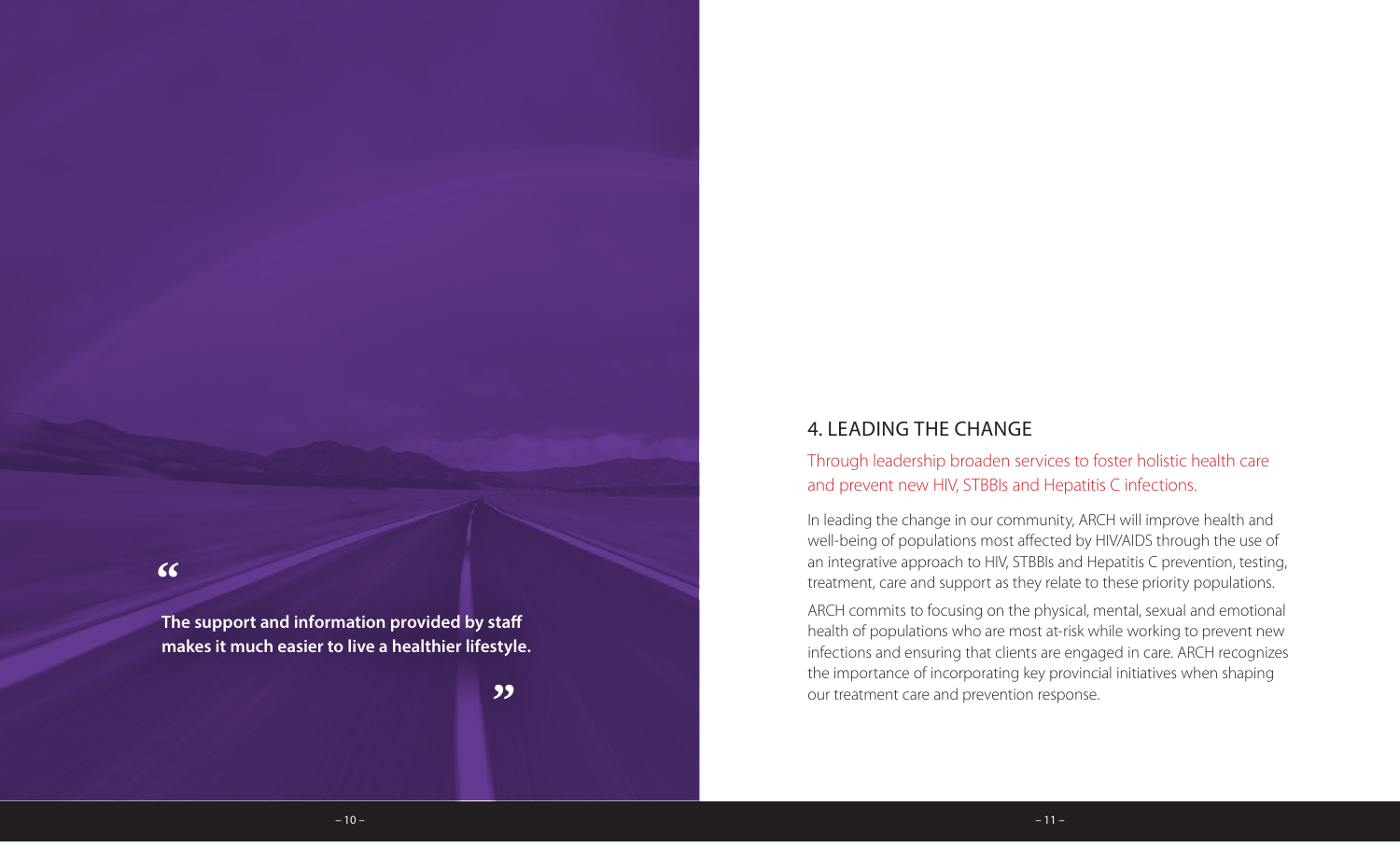**ARCH offers the best in support and treatment of HIV. Thank you! The staff are all super people!**

**"**

## NEXT STEPS

It will be a priority of the Board of Directors, Executive Director, staff and clients of the agency to keep the 2016-2021 Strategic Plan alive and moving forward. ARCH will use the acronym 'POSITIVE' to frame the implementation plan.

**P**rioritize strategic directions

**O**perationalize goals and objectives of the strategic directions

**S**hare the plan by communicating widely inside and outside of the agency. Multiple formats will be used to share the plan and keep it visible (e.g. an interactive web link presentation, posters, pamphlets and postcards will be used to communicate the plan to others.

**I**nvolve Board of Directors, staff, service users and stakeholders.

**T**rack the implementation approaches that work well and those that do not. This will allow the Strategic Planning Committee to adapt and refine future implementation approaches.

**I**dentify measures or milestones within the plan. Determine when individual initiatives within the plan will be started and completed. This will help make progress apparent to all.

**V**isible. Keep the plan visible by linking it into regular activities like Board Meetings, staff meetings and professional development. Demonstrate on a regular basis how strategic directions are related to daily activities.

**E**xcite people and keep them motivated by sharing accomplishments and successes.